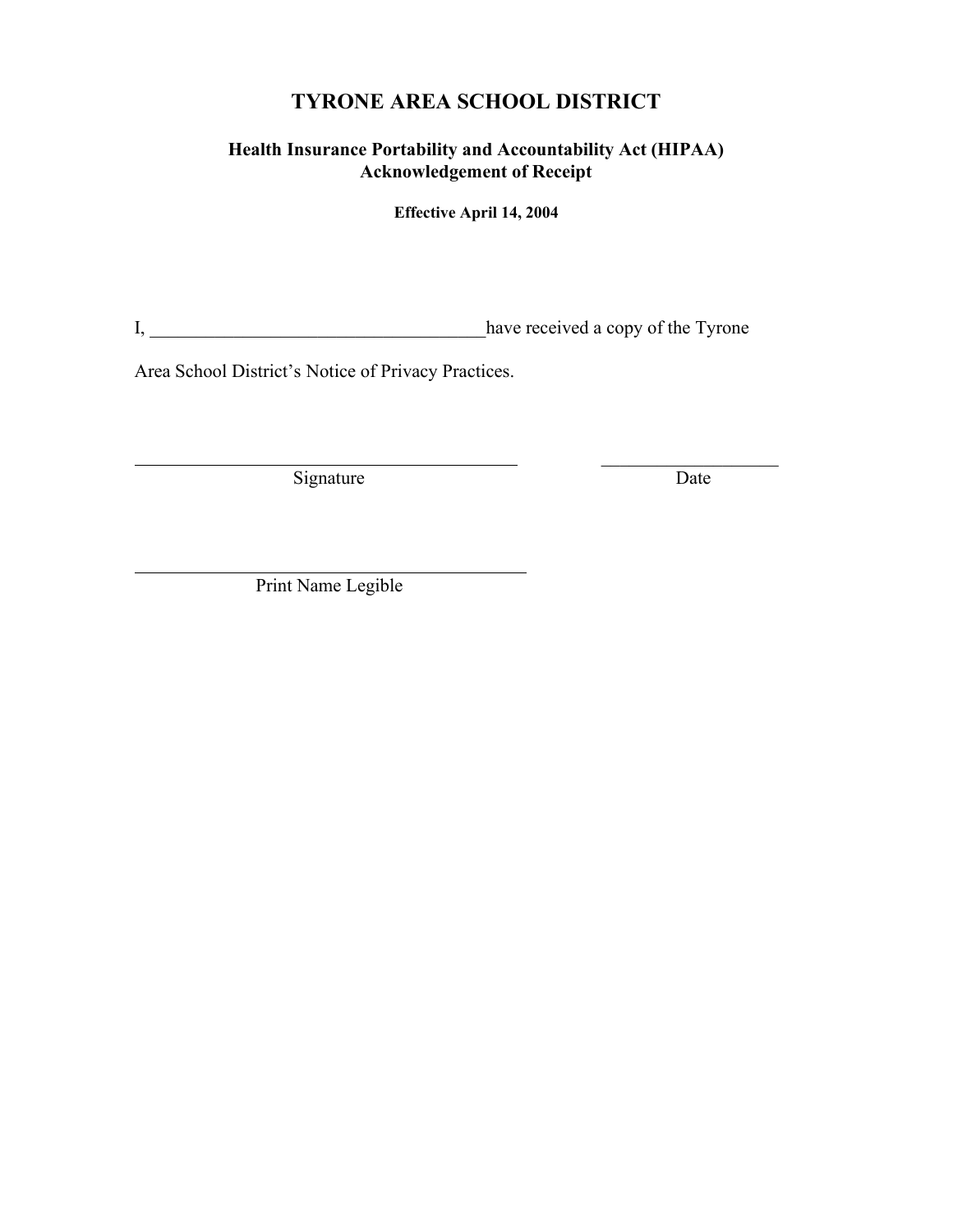#### **NOTICE OF PRIVACY PRACTICES**

#### **THIS NOTICE DESCRIBES HOW MEDICAL INFORMATION ABOUT YOU MAY BE USED AND DISCLOSED AND HOW YOU CAN GET ACCESS TO THIS INFORMATION. PLEASE REVIEW IT CAREFULLY.**

#### **1. Purpose of this Notice:**

Pursuant to the Health Insurance Portability and Accountability Act of 1996, this notice explains how the Tyrone Area School District may use and disclose YOUR PROTECTED HEALTH INFORMATION. This NOTICE describes the types of information that is collected and YOUR rights with regards to that information.

#### **2. Definitions:**

As used in this NOTICE, the following capitalized terms shall have the meanings ascribed to them unless the context clearly indicates otherwise:

INCLUDES and/or INCLUDING means inclusive of and not limited to and by way of example and not limitation.

"NOTICE" means this Notice of Privacy Practices.

"PROTECTED HEALTH INFORMATION" means your individually identifiable health information maintained in any form or medium by the Tyrone Area School District. PROTECTED HEALTH INFORMATION INCLUDES the following: health history; medical records; name, address, and date of birth; marital status; sex; social security number; information regarding dependents, and; other similar information that relates to past, present or future medical care. PROTECTED HEALTH INFORMATION does **not** include individually identifiable health information maintained in education records, as defined by the Family Education Rights and Privacy Act.

"PROVIDER" refers to all employees, agents and subcontractors of the Tyrone Area School District who provide medical care or health services for which the Tyrone Area School District seeks reimbursement through electronic means. For the purposes of this Notice and YOUR rights under the Health Insurance Portability and Accountability Act of 1996, PROVIDER refers to the health care component designated as the PROVIDER by the Tyrone Area School District.

"YOU" and "YOUR" refers to the individual whose PROTECTED HEATLH INFORMATION is covered by this NOTICE. In the case of an unemancipated minor, "YOU" and "YOUR" refer to the unemanicpated minor, or the parents or other legal guardians entitled to exercise rights under this NOTICE, as the context requires.

#### **3. Permitted Uses and Disclosures of Protected Health Information:**

#### **A. Uses and Disclosures for Treatment:**

The PROVIDER may use or disclose YOUR PROTECTED HEALTH INFORMATION without YOUR authorization for all treatment purposes as allowed by law, INCLUDING to doctors, nurses, laboratory technicians, medical students, psychologists, physical therapists, speech therapists, and other health care and personnel involved in YOUR treatment.

#### **B. Uses and Disclosure for Payment:**

The PROVIDER may use and disclose YOUR PROTECTED HEALTH INFORMATION with YOUR authorization for its own payment activities as allowed by law, INCLUDING to obtain reimbursement for eligible medical and health services under the Medical Assistance program.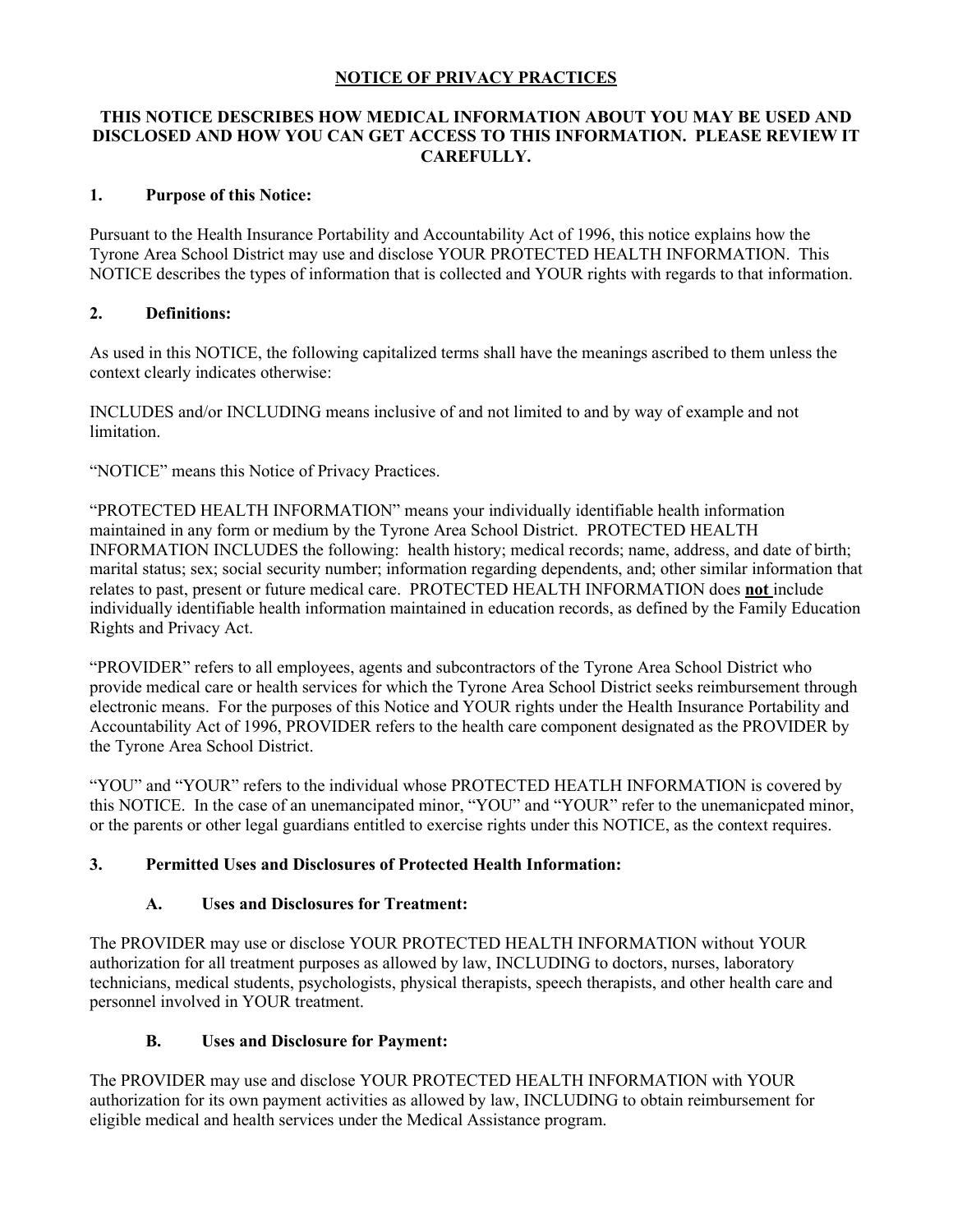### **C. Uses and Disclosures for Operations:**

The PROVIDER may use and disclose YOUR PROTECTED HEALTH INFORMATION without YOUR authorization for all of its own health care operations as allowed by law, INCLUDING the provision of "related services" as required by the Individuals with Disabilities Education Act.

#### **4. Other Uses and Disclosures for Which Your Authorization is Not Required:**

In the situations described below, Tyrone Area School District may disclose YOUR PROTECTED HEALTH INFORMATION without obtaining YOUR authorization:

- When requested by public health authority for the purpose of preventing or controlling disease, injury, or disability;
- When requested by a public health authority in connection with reporting of child abuse or neglect;
- To a government authority of the PROVIDER: (1) reasonably believes that YOU may be the victim of abuse, neglect, or domestic violence; (2) is required by law to make the disclosure; (3) YOU are unable to consent to the disclosure; and, (4) the PROVIDER reasonably believes, in the exercise of professional judgment, that informing YOU of the disclosure would place YOU at risk of serious harm;
- To a health oversight agency for oversight activities authorization by law, including; audits; civil, administrative, or criminal investigations; inspections; licensure or disciplinary actions; civil, administrative, or criminal proceedings or actions; or other activities necessary for appropriate oversight of the health care system;
- In response to an order of court or administrative tribunal, but only to the extent required by the order;
- In response to a subpoena, discovery request, or other lawful process, if the requesting party demonstrates that it made a good faith attempt to notify you of the request;
- To a law enforcement official, as required by law, pursuant to a warrant, subpoena, or other administrative summons;
- To a law enforcement official, upon request for the purpose of identifying or locating a suspect, fugitive, material witness, or missing person;
- To a law enforcement official, upon request, of identification of a victim of a crime, where you are unable to consent, where such information is not intended to be used against you, where immediate law enforcement activity depends upon the disclosure, and where the PROVIDER determines that it is in YOUR best interest to make the disclosure;
- To a law enforcement official, for the purpose of alerting law enforcement of the death of the individual if the PROVIDER has a suspicion that such death may have resulted from criminal conduct;
- To a law enforcement official, where the PROVIDER believes in good faith that the protected health information constitutes evidence of criminal conduct that occurred on the premises of the Tyrone Area School District;
- To a law enforcement official to avert a serious threat to health and safety;
- To a coroner, medical examiner or funeral director as required by, or consistent with, applicable law;
- To organ procurement organizations or other entities engaged in the procurement, banking, or transplantation of cadaveric organs, eyes, or tissue for the purpose of facilitating organ, eye, or tissue donation and transplantation;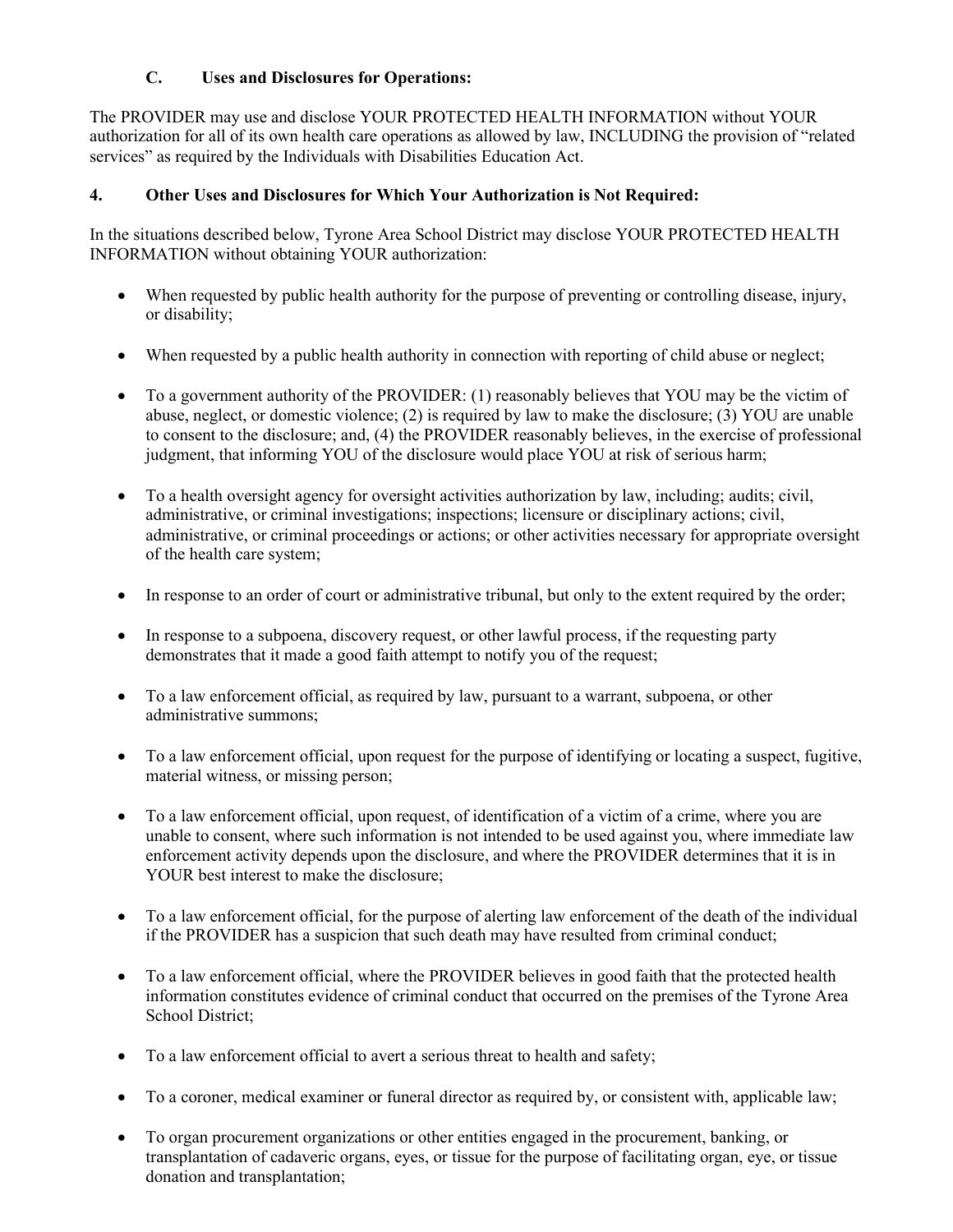• To military, national security, and intelligence officials, as required by law.

# **5. Statement of Privacy Policy and Practices:**

It is the policy and practice of the Tyrone Area School District to maintain YOUR PROTECTED HEALTH INFORMATION confidential and to not use or disclose YOUR PROTECTED HEALTH INFORMATION unless YOU authorize such use or disclosure, or such use or disclosure is permitted or required by law as described in the "Permitted Uses and Disclosures of Protected Health Information." Any use or disclosure of YOUR PROTECTED HEALTH INFORMATION by the Tyrone Area School District other than as listed in the "Permitted Uses and Disclosures of Protected Health Information" or "Other Uses and Disclosures for Which Your Authorization is Not Required" sections of this NOTICE will only be made with YOUR prior written authorization. In situations where YOU authorize the Tyrone Area School District to disclose YOUR PROTECTED HEALTH INFORMATION, YOU may revoke that authorization. Such revocation must be in writing to the Contact Person designated in this NOTICE. If YOU provide proper written notice of revocation of authorization, the Tyrone Area School District is bound by that revocation except to the extent that is has acted in reliance on the authorization.

The Tyrone Area School District has adopted appropriate administrative, technical and physical safeguards to prevent unauthorized uses and disclosures of YOUR PROTECTED HEALTH INFORMATION.

# **6. Your Rights Under the Health Insurance Portability and Accountability Act of 1996:**

# **A. Restrictions.**

You have the right to request restrictions on how the PROVIDER uses or discloses YOUR PROTECTED HEALTH INFORMATION. Such requests must be in writing to the Contact Person designated in this NOTICE. The Tyrone Area School District is not bound by YOUR request, and may refuse to accept the requested restriction. If the Tyrone Area School District agrees to YOUR request for a restriction, the Tyrone Area School District will notify YOU in writing of its acceptance of the restriction.

### **B. Communication.**

YOU may request to receive communications of YOUR PROTECTED HEALTH INFORMATION by reasonable alternative means or at reasonable alternative locations, if disclosure of all or part of that information could endanger YOU. Such request must be made in writing to the Contact Person designated in this NOTICE, must specify how the alternative communication is to be made, and must explain that the reasonable alternative means or reasonable alternative locations are requested because disclosure of all or part of the information could endanger YOU.

### **C. Right to Inspect.**

YOU have the right to inspect and/or copy YOUR PROTECTED HEALTH INFORMATION that is maintained in a designated record set by the Tyrone Area School District. A request to inspect or copy must be made in writing to the Contact Person designated in this NOTICE. The Tyrone Area School District will act on YOUR request within 30 days of receipt. If the Tyrone Area School District grants YOUR request, YOU may be charged a reasonable fee for copying and postage. If the Tyrone Area School District denies YOUR request, the Tyrone Area School District will inform YOU in writing and will explain how YOU may contest the denial.

### **D. Right to Amend.**

YOU have the right to request an amendment of YOUR PROTECTED HEALTH INFORMATION maintained by the Tyrone Area School District. A request for an amendment of YOUR PROTECTED HEALTH INFORMATION must be made in writing to the Contact Person designated in this NOTICE and must explain in sufficient detail the reason for the amendment. The Tyrone Area School District will act on the request for amendment within 60 days of receipt. If the Tyrone Area School District denies YOUR request for amendment,